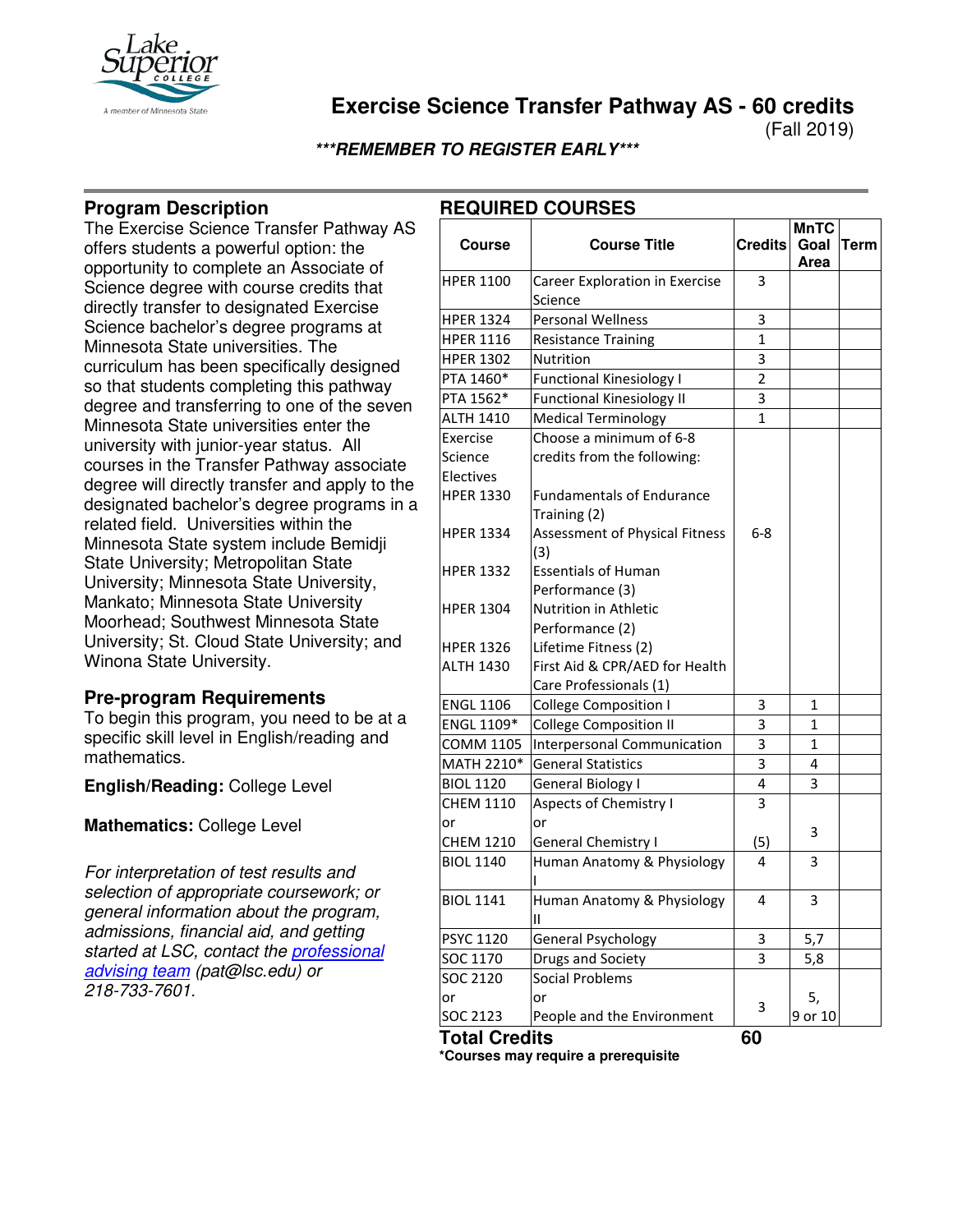

## **Exercise Science Transfer Pathway AS - 60 credits**

(Fall 2019)

**\*\*\*REMEMBER TO REGISTER EARLY\*\*\***

#### **Program Outcomes**

A student completing Lake Superior College's Minnesota State Transfer Pathway in Exercise Science and transferring into a designated bachelor's program in Exercise Science at a Minnesota State university will have junior standing and may complete the bachelor's degree within an additional 60 credits. You will be able to transfer to the following designated majors at Minnesota State universities:

At Bemidji State University: Exercise Science BS

At Metropolitan State University: NA

At Minnesota State, Mankato: Exercise Science BS

At Minnesota State, Moorhead: Exercise Science, BS

At Southwest State University: Exercise Science, BS

At St. Cloud State University: NA

At Winona State University: Exercise and Rehabilitative Science, BS

In order to graduate and be guaranteed admission to a Minnesota State University's designated program you must earn an overall grade point average as indicated by the university to which you will transfer.

#### **Suggested course sequence for a full time student averaging 15 credits per semester**

| <b>First Semester</b>                            | 15 credits |
|--------------------------------------------------|------------|
| <b>ENGL 1106 College Composition I</b>           |            |
| BIOL 1120 General Biology I                      | 4          |
| COMM 1105 Interpersonal Communication            |            |
| <b>HPER 1116 Resistance Training</b>             |            |
| HPER 1100 Career Exploration in Exercise Science |            |
| <b>ALTH 1410 Medical Terminology</b>             |            |

| <b>Second Semester</b>                  | 16-18 credits |
|-----------------------------------------|---------------|
| <b>ENGL 1109 College Composition II</b> |               |
| CHEM 1110 Aspects of Chemistry or       |               |
| CHEM 1210 General Chemistry I           | (5)           |
| BIOL 1140 Human Anatomy & Physiology I  | 4             |
| <b>HPER 1324 Personal Wellness</b>      |               |
| <b>PSYC 1120 General Psychology</b>     |               |